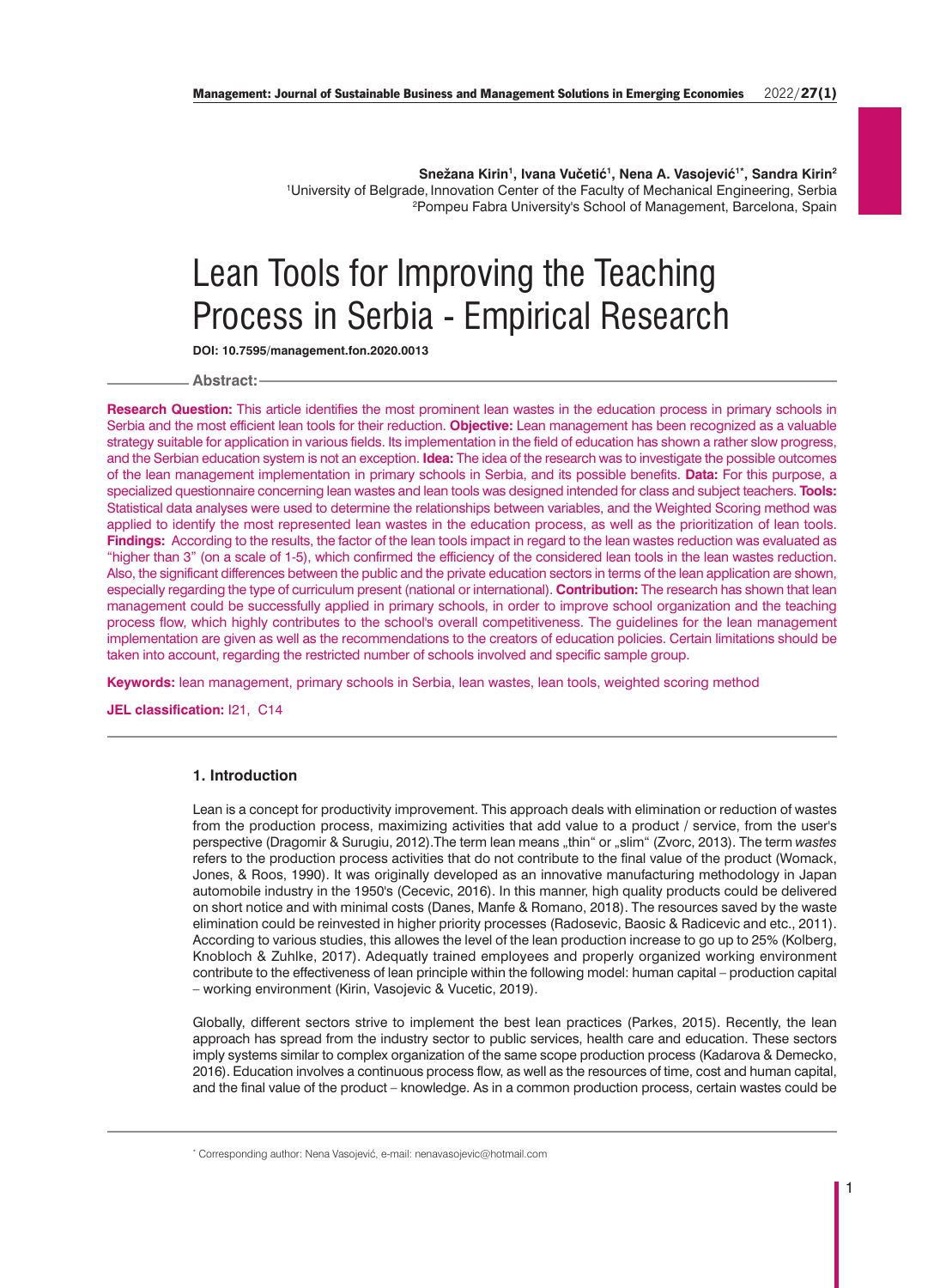identified in the field of education as well. The aim of this study is to show that lean management could provide useful tools for creating better teaching and learning conditions. Identification of the actions that do not contribute to the learning process quality, considering learning content, time and resources management, teaching methods and students' motivation, and elimination of non-value-added administration, preparation, and searching issues, would provide students with better functional knowledge, required for students' qualifications (Wang, 2011; Maksimovic & Osmanovic, 2018). This contributes to the main goal of learning which implies knowledge preservation, transmission and creative application (Oyeniran et al., 2020). The main objective of lean implementation may be to increase the learning output for the students and teachers more time for learning, more time for teaching, increasing the quality of teaching by removing issues that are not strictly connected to learning (Netland, 2015) as well as to create a better work environment (Berner, 2014).

# **2. Theoretical Context**

The constantly increasing number of students has made the education system part of the mass production system of knowledge. In order to be sustainable in increasingly competitive markets the education sector needs new ways to attract students (Sremcev et al., 2018). The state of affairs in the education sector is determined by numerous factors concerning socio-economic conditions (Stamatovic & Milosevic, 2017:9). Nowadays, besides the increasing competition, educational institutions are facing the lack of public funding as well. The studies showed that the common driver for the lean management implementation in education was budget reduction (Dragomir & Surugiu, 2012)**.** Also, it is shown that in order to make an educational institution prominent and sustainable, it is necessary to introduce innovative schooling methods (Santin & Sicilia, 2018). Improving the quality of education allows students to better their performance and increase the school's prominence. Since the lean approach promotes the idea of ongoing research the benefits of the lean educational model are indefinitely sustainable (Tilfarlioglu & Karagucuk, 2019). This is in consent with the sustainable business model, which Ludeke-Freund defined as one that "creates competitive advantage through superior customer value and contributes to the sustainable development of the company and society" (Small-Warner, 2018). This value is cited as the received knowledge that a student can apply in future (Sremcev et al., 2018).The lean educational model can create additional value raising the productivity degree on operational, administrative and strategic levels (Vukadinovic, Macuzic & Djapan, 2017). It implies time and cost reductions and training for the employees (Tilfarlioglu, 2017).

Contemporary theoretical studies showed the success of the lean principle implementation in various institutions and industries (Radosevic, Baosic, Radicevic, Ikonov & Matic, 2011). According to the Scopus database search results, lean management in education is a very popular topic worldwide. On the other hand, almost none of the national studies on the education system in Serbia deals with this subject. The overall success of the lean implementation highly depends on the extent to what the employees are included in the process and willing to accept change (Biazzo & Panizzolo, 2000). Therefore, teachers should be actively engaged in decision making and planning (Longonia, Pagellb, Johnston & Veltrid, 2013). It is very important that the lean adaptation begins with the teacher evaluation of the existing educational model and identification of its shortcomings, in order to identify lean wastes and define adequate lean tools (Vasojevic, Vucetic & Kirin, 2019).

Based on the assumption that the lean approach elements are represented at different levels in schools in Serbia, the following hypotheses were made.

General hypotheses are as follows:

- 1. There is a difference in applying the lean approach depending on the characteristics of the school.
- 2. Types of lean waste can be identified in schools in Serbia, as well as the most effective lean tools to eliminate them.

Specific hypotheses are the following:

- 1. The type of curriculum (national or international) influences the elements that characterize the implementation of lean approaches.
- 2. Elements of lean access are differently represented in private and public schools

# **3. Research Mmethodology and Data Sources**

3.1. Research organization

The aim of the questionnaire was to identify lean wastes in primary schools in Serbia, and the possibilities of the lean educational model introduction. It investigates the intensity of the negative impact of lean wastes on the teaching process flow, together with the success rate of the lean tools implementation in reducing lean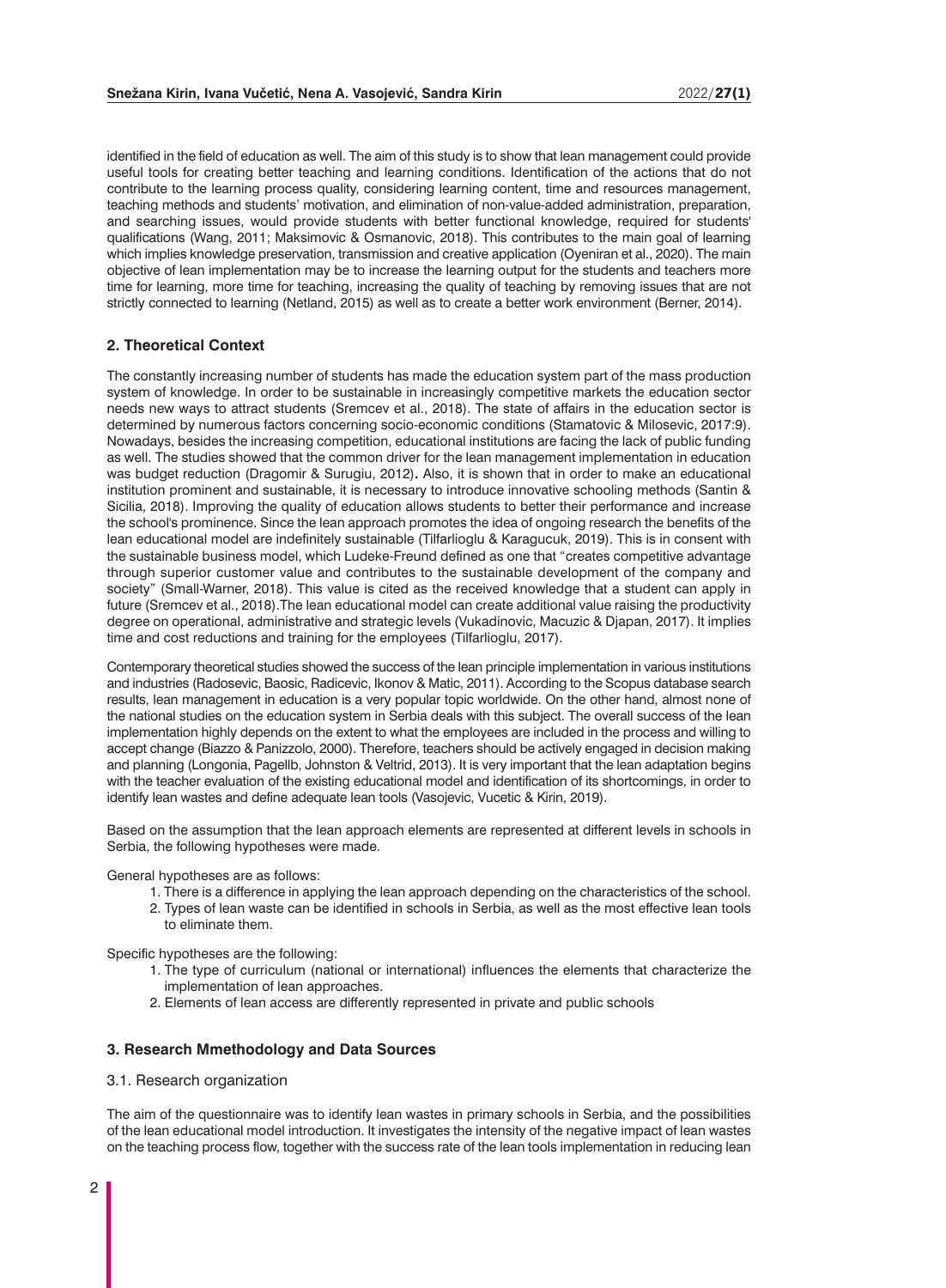wastes and improving the education process. Empirical data concerning lean management in the field of industry, where lean strategy was first introduced and adapted, identified several types of lean wastes. Six out of seven of them relevant for the education process are set aside. Also, with reference to literature, twelve lean tools relevant for the education field are defined (Muthu Baskaran, 2018: 1108). Apart from the questions concerning general socio-demographic data (6 questions), the questionnaire included 53 specialized questions related to the teaching process organization.

The research was conducted in schools on the territory of The Republic of Serbia in 2019/2020. The data were processed using the 'IBM SPSS19' statistic program.

The research started with examining the attitudes of the primary school teachers in Serbia (N=213), employed both in public (82,6%) and private sectors (17,4%). In regard to the selection criteria, the sample of respondents included lower grade elementary school teachers (33,3%) and classroom teachers (66,7%), who are engaged in national (92%) and international (8%) education programmes. Considering the gender criteria, the sample is rather uneven (33 male and 180 female respondents). In terms of work experience, the most widely represented group is that of 5-15 years (36,2%), followed by the groups of 16-25 years (27,2%), less than 5 years (21,6%), 26-35 years (12,7%) and over 35 years (2,3%) of work. A significantly large number of respondents work in urban areas (81,7% ), compared to those working in suburban (3,3%) and rural areas (15%).

### 3.2. Results

Using the T-test of independent samples, the results of the application of the observed lean approach elements were compared, depending on whether a national or international program was implemented in the school.

|                                                                                         |             | Levene's<br><b>Test for</b><br><b>Equality of</b><br><b>Variances</b> |      | t-test for Equality of Means |        |                    |                    |                                |                                                        |       |  |  |
|-----------------------------------------------------------------------------------------|-------------|-----------------------------------------------------------------------|------|------------------------------|--------|--------------------|--------------------|--------------------------------|--------------------------------------------------------|-------|--|--|
|                                                                                         |             | F                                                                     | Sig. | t                            | df     | Sig.<br>(2-tailed) | Mean<br>Difference | Std.<br>Error<br><b>Differ</b> | 95% Confidence<br>Interval of the<br><b>Difference</b> |       |  |  |
|                                                                                         |             |                                                                       |      |                              |        |                    |                    | ence                           | Lower                                                  | Upper |  |  |
| Too much                                                                                | <b>EVA</b>  | 0.66                                                                  | 0.42 | 2.23                         | 211.00 | 0.03               | 0.57               | 0.26                           | 0.07                                                   | 1.08  |  |  |
| teaching<br>material                                                                    | <b>EVNA</b> |                                                                       |      | 1.97                         | 18.14  |                    | 0.57               | 0.29                           | $-0.04$                                                | 1.18  |  |  |
| Too much                                                                                | <b>EVA</b>  | 1.45                                                                  | 0.23 | 2.19                         | 211.00 |                    | 0.48               | 0.22                           | 0.05                                                   | 0.91  |  |  |
| preparation of<br>teaching<br>material                                                  | <b>EVNA</b> |                                                                       |      | 1.83                         | 17.86  | 0.03               | 0.48               | 0.26                           | $-0.07$                                                | 1.03  |  |  |
| Intensive                                                                               | <b>EVA</b>  | 0.08                                                                  | 0.78 | 2.71                         | 211.00 | 0.01               | 0.69               | 0.25                           | 0.19                                                   | 1.19  |  |  |
| curriculum                                                                              | <b>EVNA</b> |                                                                       |      | 2.51                         | 18.40  |                    | 0.69               | 0.27                           | 0.11                                                   | 1.26  |  |  |
| Too much                                                                                | <b>EVA</b>  | 10.98                                                                 | 0.00 | 3.77                         | 211.00 | 0.00               | 0.92               | 0.24                           | 0.44                                                   | 1.40  |  |  |
| administration                                                                          | <b>EVNA</b> |                                                                       |      | 2.62                         | 17.18  |                    | 0.92               | 0.35                           | 0.18                                                   | 1.66  |  |  |
| Lack of                                                                                 | <b>EVA</b>  | 1.02                                                                  | 0.31 | 2.11                         | 211.00 |                    | 0.57               | 0.27                           | 0.04                                                   | 1.11  |  |  |
| indicators of<br>students'<br>satisfaction with<br>teaching and<br>their<br>performance | <b>EVNA</b> |                                                                       |      | 1.87                         | 18.16  | 0.04               | 0.57               | 0.31                           | $-0.07$                                                | 1.21  |  |  |
| Insufficient                                                                            | <b>EVA</b>  | 0.55                                                                  | 0.46 | 2.72                         | 211.00 |                    | 0.75               | 0.28                           | 0.21                                                   | 1.30  |  |  |
| communication<br>between<br>students.<br>teachers and<br>parents                        | <b>EVNA</b> |                                                                       |      | 2.24                         | 17.79  | 0.01               | 0.75               | 0.34                           | 0.04                                                   | 1.46  |  |  |
| Unused school                                                                           | <b>EVA</b>  | 1.02                                                                  | 0.31 | 2.11                         | 210.00 | 0.04               | 0.66               | 0.32                           | 0.04                                                   | 1.29  |  |  |
| building space                                                                          | <b>EVNA</b> |                                                                       |      | 2.60                         | 20.91  | 0.02               | 0.66               | 0.26                           | 0.13                                                   | 1.20  |  |  |

**Table 1:** Statistically significant differences depending on the plan and programme. Method: Independent samples t-test

EVA-Equal variances assumed; EVNA-Equal variances not assumed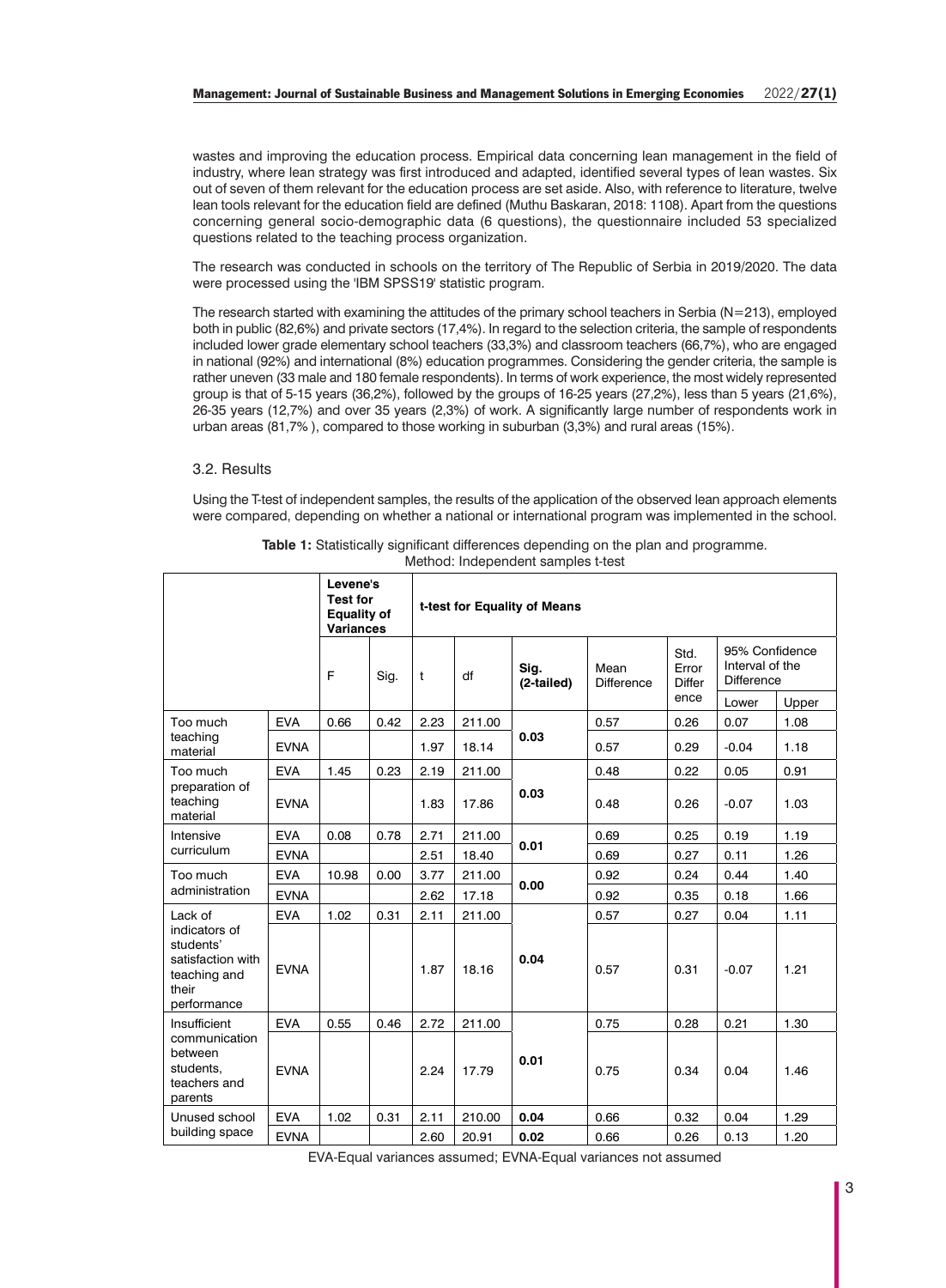The obtained results, table 1, show that there is a statistically significant difference in the application of certain elements of the lean approach, depending on whether a national or international programme was implemented. This is primarily related to the degree of administration present, with it being much more extensive in schools implementing the national programme. Also, a significant difference in the intensity of communication between students, teachers and parents is noticed, where schools operating under the international programme appear to focus on it more. In schools operating under the national programme, more time is spent on teaching materials preparation; there are more intensive curricua, more extensive learning material and more unused building space. Figure 1 shows the nature and magnitude of this difference. Based on the obtained results, it can be said that the first specific hypothesis was confirmed.



**Figure 1:** Statistically significant differences depending on the plan and programme. Method: Independent samples t-test



**Figure 2:** Statistically significant differences in publicly and privately owned schools: independent sample t-test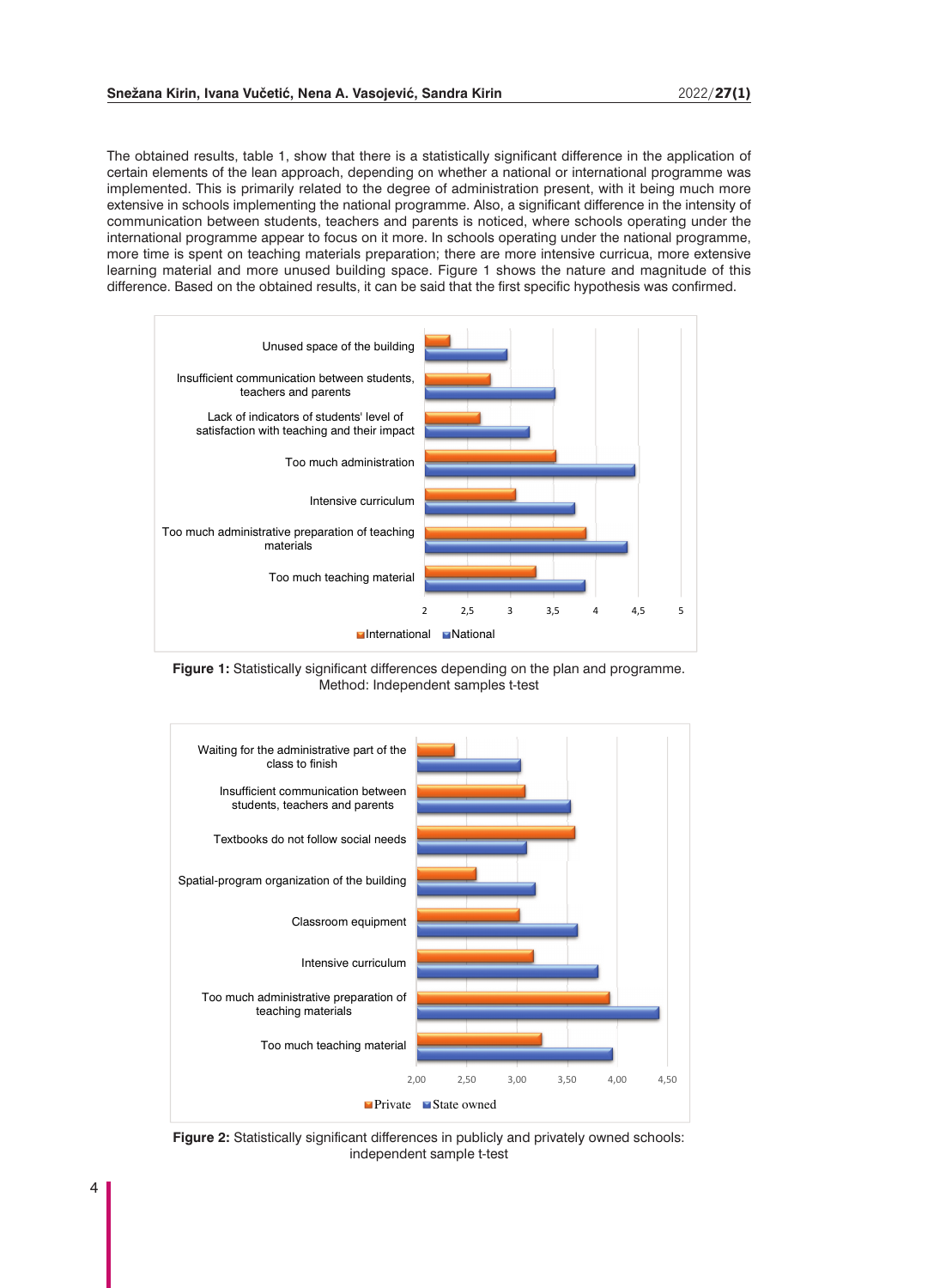|                                                                  | Levene's<br><b>Test for</b><br><b>Equality of</b><br><b>Variances</b> |      | t-test for Equality of Means |      |        |                    |                    |                                 |                                                        |               |  |  |
|------------------------------------------------------------------|-----------------------------------------------------------------------|------|------------------------------|------|--------|--------------------|--------------------|---------------------------------|--------------------------------------------------------|---------------|--|--|
|                                                                  |                                                                       | F    | Sig.                         | t    | df     | Sig.<br>(2-tailed) | Mean<br>Difference | Std. Error<br><b>Difference</b> | 95% Confidence<br>Interval of the<br><b>Difference</b> |               |  |  |
| Too much                                                         | <b>EVA</b>                                                            | 0.01 | 0.94                         | 3.90 | 211.00 | 0.00               | 0.70               | 0.18                            | Lower<br>0.35                                          | Upper<br>1.05 |  |  |
| teaching<br>material                                             | <b>EVNA</b>                                                           |      |                              | 4.02 | 53.98  | 0.00               | 0.70               | 0.17                            | 0.35                                                   | 1.05          |  |  |
| Too much                                                         | <b>EVA</b>                                                            | 0.48 | 0.49                         | 3.16 | 211.00 | 0.00               | 0.49               | 0.16                            | 0.18                                                   | 0.80          |  |  |
| preparation of<br>teaching<br>material                           | <b>EVNA</b>                                                           |      |                              | 2.90 | 48.33  | 0.01               | 0.49               | 0.17                            | 0.15                                                   | 0.83          |  |  |
| Intensive                                                        | <b>EVA</b>                                                            | 2.91 | 0.09                         | 3.57 | 211.00 | 0.00               | 0.64               | 0.18                            | 0.29                                                   | 0.99          |  |  |
| curriculum                                                       | <b>EVNA</b>                                                           |      |                              | 3.95 | 58.73  | 0.00               | 0.64               | 0.16                            | 0.32                                                   | 0.96          |  |  |
| Classroom<br>equipment                                           | <b>EVA</b>                                                            | 0.07 | 0.79                         | 2.68 | 211.00 | 0.01               | 0.58               | 0.21                            | 0.15                                                   | 1.00          |  |  |
|                                                                  | <b>EVNA</b>                                                           |      |                              | 2.60 | 50.64  | 0.01               | 0.58               | 0.22                            | 0.13                                                   | 1.02          |  |  |
| Spatial-                                                         | <b>EVA</b>                                                            | 1.78 | 0.18                         | 2.67 | 211.00 | 0.01               | 0.58               | 0.22                            | 0.15                                                   | 1.01          |  |  |
| programme<br>organization of<br>the building                     | <b>EVNA</b>                                                           |      |                              | 2.51 | 49.34  | 0.02               | 0.58               | 0.23                            | 0.12                                                   | 1.05          |  |  |
| Textbooks do<br>not follow                                       | <b>EVA</b>                                                            | 1.31 | 0.25                         | 2.28 | 211.00 | 0.02               | $-0.48$            | 0.21                            | $-0.89$                                                | $-0.06$       |  |  |
| social needs                                                     | <b>EVNA</b>                                                           |      |                              | 2.16 | 49.62  | 0.04               | $-0.48$            | 0.22                            | $-0.92$                                                | $-0.03$       |  |  |
| Insufficient                                                     | <b>EVA</b>                                                            | 0.77 | 0.38                         | 2.28 | 211.00 | 0.02               | 0.45               | 0.20                            | 0.06                                                   | 0.84          |  |  |
| communication<br>between<br>students.<br>teachers and<br>parents | <b>EVNA</b>                                                           |      |                              | 1.99 | 46.44  | 0.05               | 0.45               | 0.23                            | $-0.01$                                                | 0.91          |  |  |
| Waiting for the                                                  | <b>EVA</b>                                                            | 0.00 | 0.97                         | 2.73 | 210.00 | 0.01               | 0.66               | 0.24                            | 0.18                                                   | 1.13          |  |  |
| administrative<br>part of the<br>class to finish                 | <b>EVNA</b>                                                           |      |                              | 2.81 | 54.07  | 0.01               | 0.66               | 0.23                            | 0.19                                                   | 1.12          |  |  |

**Table 2:** Statistically significant differences in publicly and privately owned schools: independent sample t-test

EVA-Equal variances assumed; EVNA-Equal variances not assumed

T-test of independent samples is used too, the test the level of application of the lean approach elements, depending on whether the school is state or privately owned.

The obtained results, table 2, show that there is a statistically significant difference in the application of certain elements of the lean approach in state and privately owned schools. In private schools less teaching material, less administrative preparation of teaching materials, less intensive curricula, less classroom equipment, less unused building space and less time spent for the administrative part of the class are present. It was an interesting and a bit unexpected result that state-owned schools appear to possess better classroom equipment, as well as that teaching materials in private schools appear not to follow the social needs as successfully as in those publicly owned. Figure 2 shows the nature and magnitude of this difference.

Based on these results, it can be said that the second specific hypothesis was confirmed.

The obtained results show that the application of lean elements is influenced by the characteristics of a school such as its curriculum and the fact that the school is state and privately owned and it can be said that the first general hypothesis was confirmed.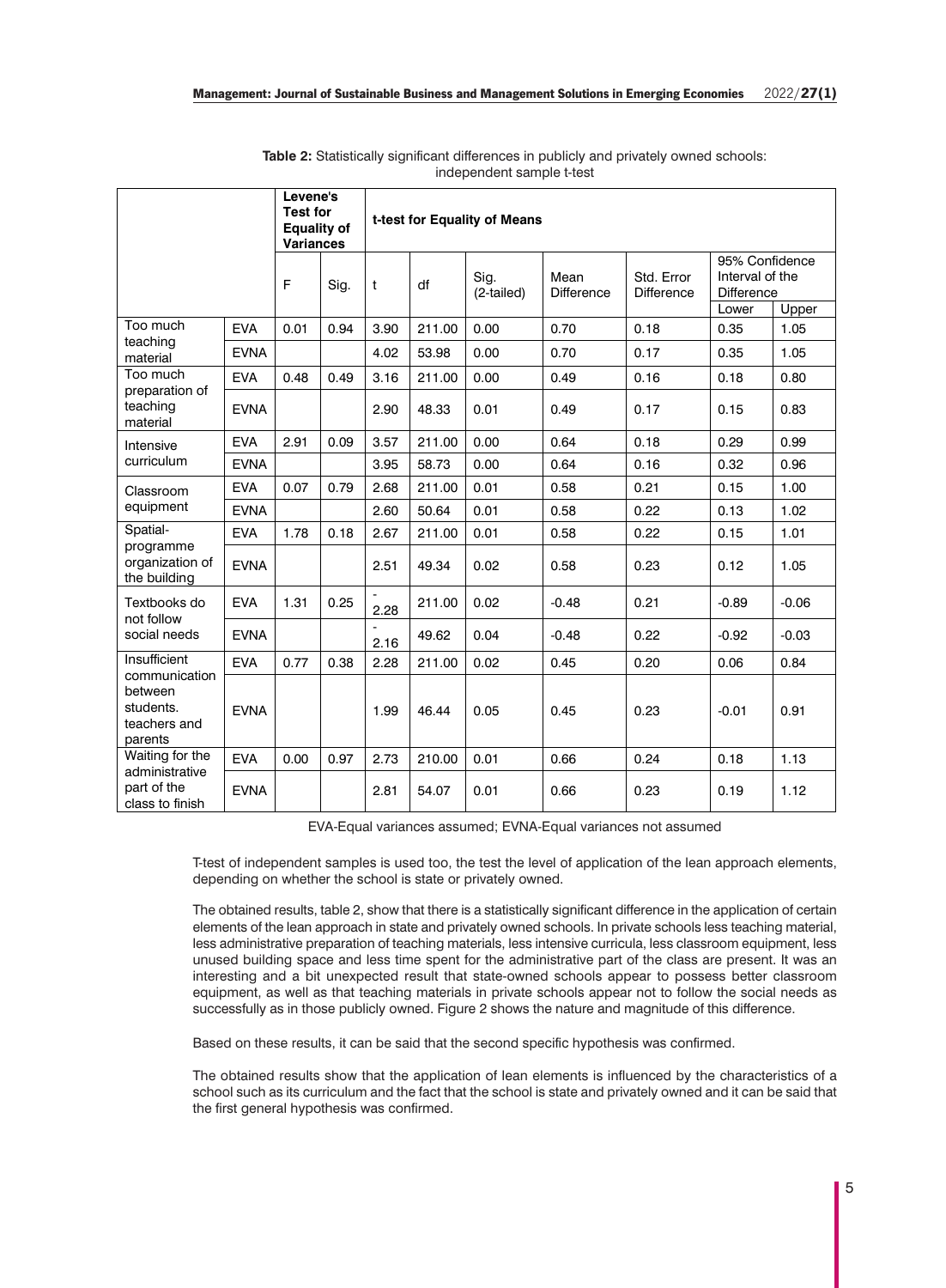### **3.3. Weighted scoring method**

The weighted scoring method is a multi-criteria decision-making method used to define the relationship between the criteria and the alternatives. According to this method, the weights of the criteria (here: % of lean wastes) are multiplied with the values of the alternatives (here: lean tools impact rates) and the weighted sum indicates the overall sum of a process (Muthu Baskaran, 2018: 1110).

As a referent model for the research methodology the study in manufacturing industry is used, whose principle was tested in different sectors (Muthu Baskaran, 2018; Wan, Sahasrabudhe & Rivera, 2014). In order to evaluate the capability of lean tools eliminating lean wastes the multi-criteria decision-making is applied. A selfassessment model was developed using a questionnaire of a five-point scale to rate the efficiency of lean tools. The level of consent to the statement listed was rated using the 5 degree Likert scale (1 -strongly disagree; 5 - strongly agree). The final results were processed using Weighted Scoring method ranking model.

Step 1: 6 types of lean wastes were identified. with reference to lean wastes in industry and manufacturing study and ranked in regard to the extent of the negative impact and representation (%) in the teaching process, which is shown in Table 3.

The results show that the most represented waste in the teaching process is caused by a wide range of teaching activities (20.6%) followed by the waste caused by too many teaching activities and extracurriculars (17.72%). The unnecessary motion and poor teaching organization participate in the overall lean waste with 16.3%. unutilized resources with 15.07% and 'bottlenecks' with 14.5%. The span between the most and the least represented wastes is around 6%.

| SI.No.       | <b>Wastes</b>                                               | <b>Number</b> | M    | <b>SD</b> | Percentage |
|--------------|-------------------------------------------------------------|---------------|------|-----------|------------|
| 1            | Wide Range of Teaching Activities                           | 203           | 4.07 | 0.77      | 21         |
| $\mathbf{2}$ | Too Many Teaching Activities and<br><b>Extracurriculars</b> | 203           | 3.52 | 0.72      | 18         |
| 3            | Unnecessary Motion                                          | 203           | 3.29 | 1.07      | 16         |
| 4            | Poor Teaching Organization                                  | 203           | 3.27 | 0.8       | 16         |
| 5            | <b>Unutilized Resources</b>                                 | 203           | 2.9  | 1.26      | 14         |
| 6            | 'Bottlenecks'                                               | 203           | 3.08 |           | 15         |

**Table 3:** The Lean Wastes and their Percentage

M-medium. SD- standard deviation. Sl.No.- serial number

Step 2: 12 lean tools that contribute to wastes elimination in the teaching process are identified. Table 4.

|  |  | <b>Table 4:</b> The Lean Tools and Description |
|--|--|------------------------------------------------|
|--|--|------------------------------------------------|

|                | <b>Lean Tools</b>                         | <b>Description</b>                                                              |
|----------------|-------------------------------------------|---------------------------------------------------------------------------------|
| A1             | Efficiency method                         | School order, organization and equipment<br>Maintenance                         |
| A <sub>2</sub> | Quality process                           | Tests and extracurriculars                                                      |
| A3             | Computer equipment                        | PC work cells and Internet access                                               |
| A4             | Teaching process line balancing           | Work plan, achievement and student interests<br>balancing                       |
| A5             | Standard work                             | Predefined class structure, internal<br>communication system, interactive class |
| A <sub>6</sub> | Quick changeovers                         | Classroom and teacher quick replacement                                         |
| A7             | Standard work improvement and maintenance | Efficient didactic tools, timetable and school<br>building layout               |
| A8             | Continuous flow                           | Uninterrupted Teaching Process                                                  |
| A9             | School – student relation                 | Student oriented education system                                               |
| A10            | Levelling                                 | Balanced and modern teaching programme                                          |
| A11            | Training                                  | Adequate training for employees                                                 |
| A12            | School – student – parent alliances       | Affirmative student – teacher – parent relations                                |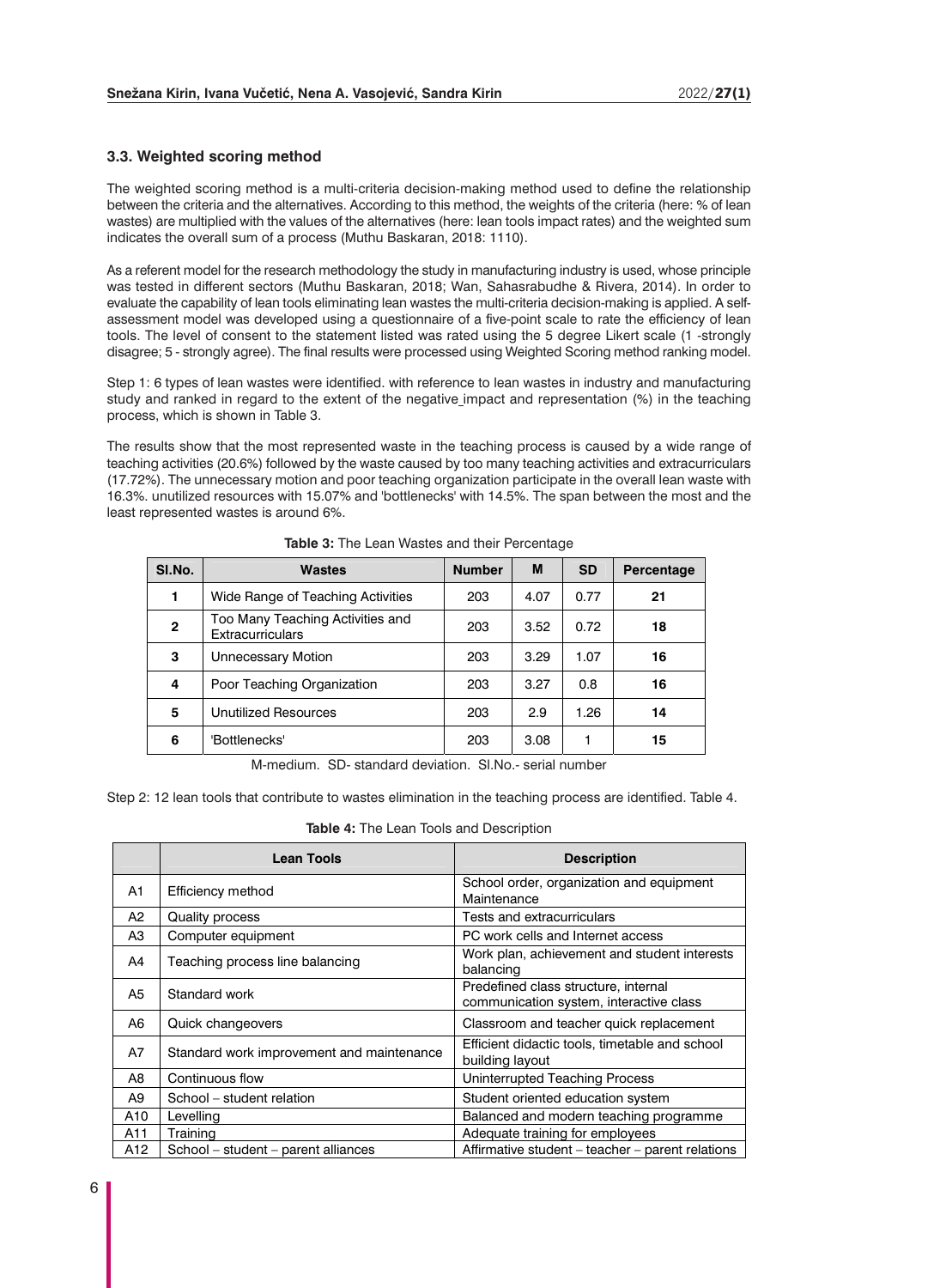The level of impact of every single lean tool on 6 identified lean wastes altogether is shown in Table 5. The impact span rate was given in the interval from 1 to 5. If lean tool is rated 5, it shows a higher level of impact on lean wastes. If it is rated 1, it shows avery low level of lean impact on lean wastes (1 - no impact. 5 - very significant impact).

| <b>Wastes</b>      | <b>Weights</b> | Tools          |      |      |      |                |      |      |      |      |      |      |                 |
|--------------------|----------------|----------------|------|------|------|----------------|------|------|------|------|------|------|-----------------|
|                    |                | A <sub>1</sub> | A2   | A3   | A4   | A <sub>5</sub> | A6   | A7   | A8   | A9   | A10  | A11  | A <sub>12</sub> |
| 1.                 | 0.21           | 3.47           | 3.4  | 4.06 | 3.82 | 3.66           | 3.64 | 3.66 | 3.97 | 3.99 | 3.99 | 3.73 | 3.99            |
| 2.                 | 0.18           | 3.46           | 3.29 | 4.05 | 3.81 | 3.65           | 3.63 | 3.65 | 3.96 | 3.99 | 3.99 | 3.73 | 3.99            |
| 3.                 | 0.16           | 3.46           | 3.39 | 4.06 | 3.82 | 3.66           | 3.64 | 3.66 | 3.97 | 4    | 4    | 3.73 | 3.77            |
| 4.                 | 0.16           | 3.45           | 3.39 | 4.05 | 3.81 | 3.66           | 3.63 | 3.66 | 3.96 | 3.99 | 3.99 | 3.74 | 4               |
| 5.                 | 0.14           | 3.09           | 3.39 | 4.05 | 3.82 | 3.66           | 3.33 | 3.66 | 3.97 | 4    | 4    | 3.73 | 3.99            |
| 6.                 | 0.15           | 3.46           | 3.41 | 4.05 | 3.82 | 3.66           | 3.64 | 3.67 | 3.98 | 4    | 4    | 3.74 | 4               |
| $\dot{\textbf{X}}$ |                | 3.4            | 3.38 | 4.05 | 3.82 | 3.66           | 3.59 | 3.66 | 3.97 | 4    | 4    | 3.73 | 3.96            |

**Table 5:** The Cross Tabulation of Lean Tools and Lean Wastes

*ẋ - weighted mean*

Step 3: Using the results of the previous steps, prioritization of lean tools is performed defined by the ability to improve the teaching process. Lean tools are sorted out by the level of efficiency in reducing 6 lean wastes altogether. Using the lean wastes – lean tools matrix, the lean tools are ranked by the priority of being *lean*. The lean tool with the highest value of the weighted score is ranked as No. 1, and the lean tool with the lowest value of the weighted score is ranked No. 12, in regard to the possibility of a lean tool to reduce all 6 wastes. The lean tools prioritization is given in Table 6.

| <b>Table 6:</b> The Lean Tools Prioritization |  |
|-----------------------------------------------|--|
|-----------------------------------------------|--|

| Rank | Lean tools                                    | <b>Weighted sum</b> |
|------|-----------------------------------------------|---------------------|
|      | A3. Computer Equipment                        | 4.05                |
| Ш    | A9. School - Student relation                 | 4.00                |
| Ш    | A10. Levelling                                | 4.00                |
| IV   | A8. Continuous Flow                           | 3.97                |
| v    | A12. School - Student - Parent Alliances      | 3.96                |
| VI   | A4. Teaching Process Line Balancing           | 3.82                |
| VII  | A11. Training                                 | 3.73                |
| VIII | A5. Standard Work                             | 3.66                |
| IX   | A7. Standard Work Improvement and Maintenance | 3.66                |
| X    | A6. Quick Changeovers                         | 3.59                |
| ΧI   | A1. Efficiency Method                         | 3.40                |
| XII  | A2. Quality Process                           | 3.38                |

This proves the second general hypothesis, that types of lean waste can be identified in schools in Serbia, as well as the most effective lean tools to eliminate them.

#### **4. Disscussion**

The study results indicate the presence of administration excess in state-owned national programme schools. A significant difference in the intensity of communication between students, teachers and parents in favour of international programme private schools is shown. In schools operating under the national programme more time is spent on teaching material preparation; a more intensive curriculum is present, as well as more extensive learning materials and more unused building space. In private schools less teaching material is present, less administrative preparation of teaching materials, a less intensive curriculum, less classroom equipment, less space in the building and less time spent for the administrative part of the class. Consequently, the first and the second specific hypothesis are proven. The application of lean elements is influenced by school characteristics, which confirms the first general hypothesis.

Since the most significant problems identified are related to a wide range of teaching activities and too many teaching activities, it is important to analyze the teaching process on a deeper level. The fast pace of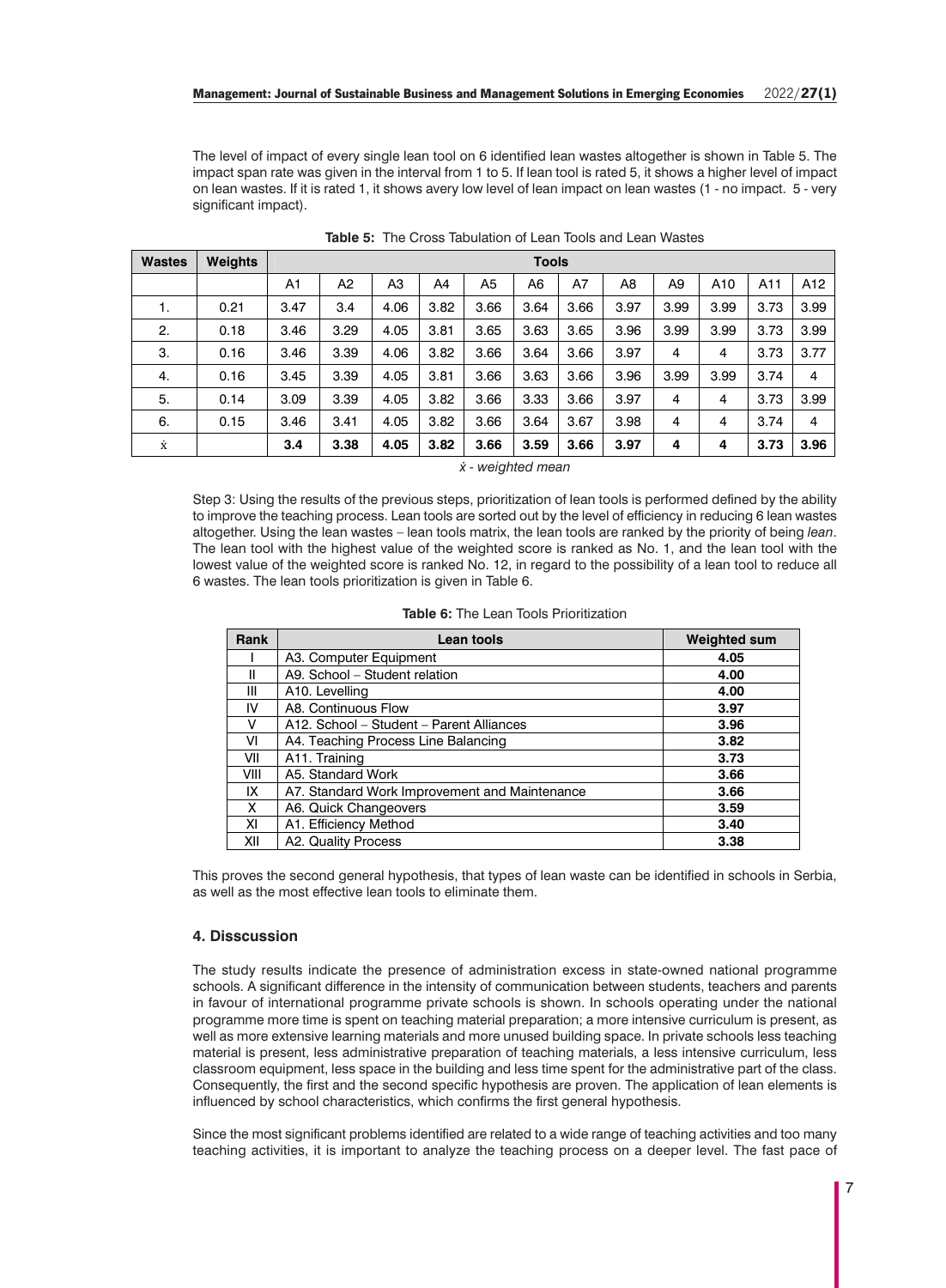technology shifts also requires faster changes in the education system and more adequate curricula. According to the research results, the major contribution to the optimal teaching process flow comes from the equipment of classrooms with PC work cells and Internet access, student oriented education system, balanced and modern teaching programme, continuous teaching process flow and the establishment of an affirmative student – teacher – parent relations. This implies the understanding of structure, organization, use, curriculum and alignment. In similar studies modern technology was also identified as a useful tool for the learning process improvement (Lochner, Conrad & Graham, 2015) with a positive effect both on students' benefit and cultural outcomes (Joksimovic, Robertson, Djokic & Drazeta, 2019). The research results show that the impact of lean tools on the identified lean wastes reduction is scored as "higher than 3" (on a scale of 1-5), proving the efficiency of the considered lean tools in the lean wastes reduction and their significant contribution to the teaching process improvement, which confirms the second general hypotheses.

When interpreting the survey results, it should be noted that the survey sample was limited to schools that took part on a voluntary basis and that only teachers participated in the survey.

# **Conslusion**

The study has shown that, according to teachers' opinions, the lean management implementation in primary schools can be a successful method for the educational process improvement, which is in consent with the previous study results according to which the lean education is highly estimated by academics (Alves, Leao, Uebe-Mansur & Kury, 2020). Lean wastes should be revised primarily in the state owned schools, as the research results showed significantly more prominent presence of the identified lean wastes. The highest percentage of lean wastes implies a wide range of teaching activities and too many teaching activities and extracurriculars. The successful lean management implementation should be based on, first of all, enhancing computer equipment. developing student oriented education system and establishing a balanced and modern teaching programme.

The investment in quality education is essential for a country's development and economic growth (Barro & Lee, 1996; Hanushek & Kimko, 2000; Hanushek & Woessmann, 2012; Hanushek & Rivkin, 2012; De la Fuente, 2011). According to the human capital literature, a country can benefit in terms of competitiveness through educational policy, since the investment in education seems to have a positive impact on economic development, contributing to economic performance in the long run. As a policy implication for the emerging countries, Serbia among others, it would be recommended that the share of government expenditure on education should be increased (Nistor, Mera & Pop Silaghi, 2018). It should primarily refer to primary education, since it is shown that in emerging economies, those that have invested heavily in education in the last few decades, the gross enrollment ratio for primary education in low-income countries has exceeded 100 percent (Tan et al., 2016). Having in mind the possible lack of public funding in emerging countries such as Serbia, it may be useful to consider the alternative ways of the education system improvement.

Therefore, it will be beneficial for the current Serbian education system to review the education methods and consider the possibility of lean evaluation implementation in primary schools. In order to investigate more deeply into the effects of the lean-methodology application in education, the future research should include other education process stakeholder, and students' school achievement should also be considered.

# **REFERENCES**

- [1] Alves. A., Leao. C., Uebe-Mansur. A., & Kury. Ines. (2020). *The knowledge and importance of Lean Education based on academics' perspectives: an exploratory study. Journal Production Planning & Control The Management of Operations*. DOI:10.1080/09537287.2020.1742371
- [2] Barro RJ., & Lee JW (1996). International measures of schooling years and schooling quality. *Am Econ Rev* 86:218–223
- [3] Berner. N.J. (2014) *Implementering av lean. En studie i lys av det instrumentelle-. institusjonelle- og nyinstitusjonelleperspektivet* (master rad). Masteroppgave. Universitetet i Stavanger. Det samfunnsvitenskapelige fakultet
- [4] Biazzo. S., & Panizzolo. R. (2000). The Assessment of Work organization in Lean Production: The Relevance of the Worker's Perspective. *Integrated Manufacturing Systems 11 (1). 6–15.*
- [5] Cecevic. B. (2016). *Upravljačko-računovodstvena podrška menadžmentu preduzeća u lean poslovnom okruženju*. Univerzitet u Nišu: doktorska disertacija.
- [6] Danese. P., Manfe. V., & Romano P. (2018). A Systematic Literature Review on Recent Lean Research: State-of-the-art and Future Directions. *International Journal of Management Reviews.* 20. 579-605. DOI: 10.1111/ijmr.12156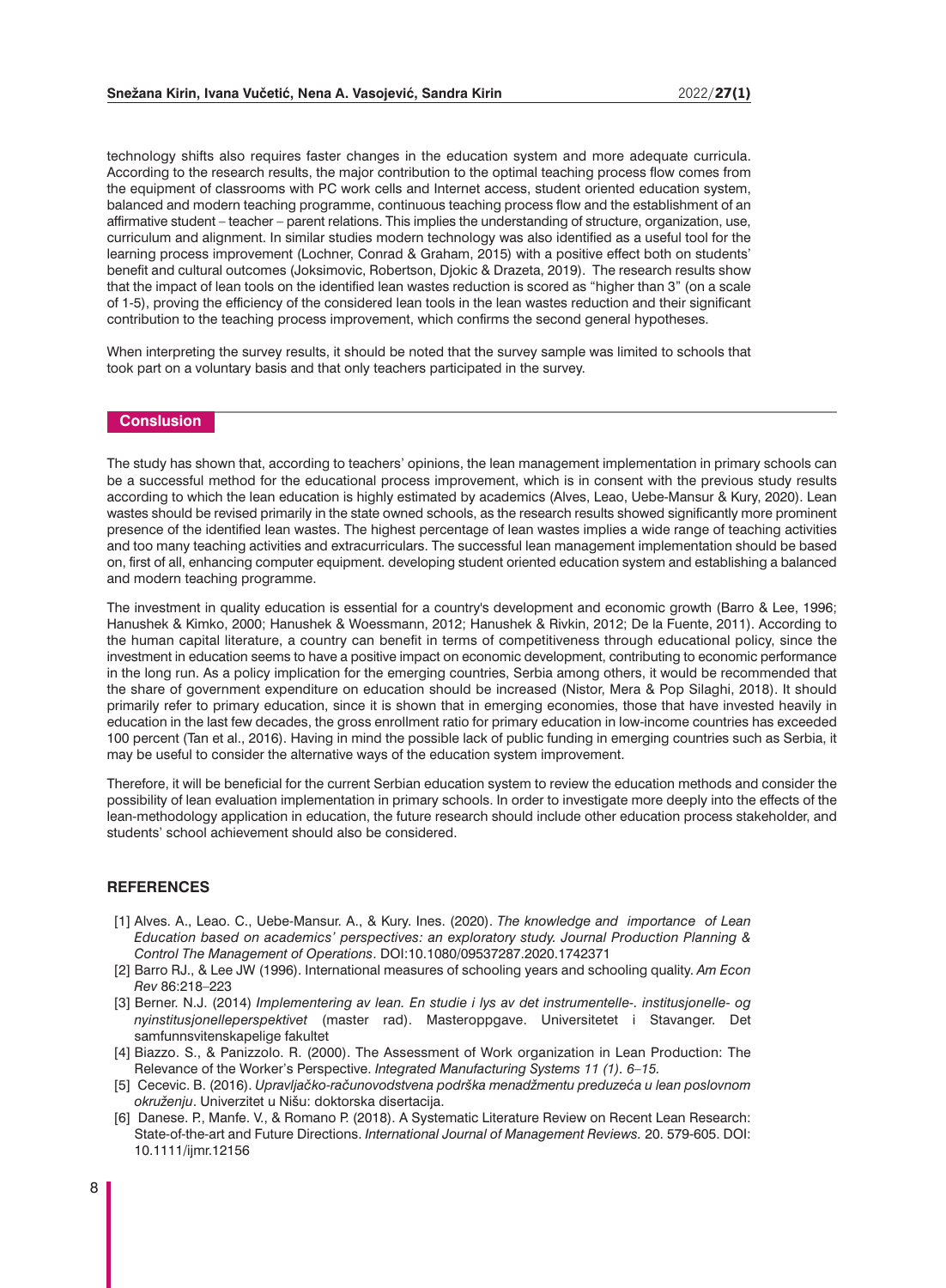- [7] Dragomir. C. & Surugiu. F. (2012). Implementing Lean in a higher education University. *Constanta Maritime University's Annals*. 18(2). 279-282
- [8] De la Fuente. A. (2011). Human capital and productivity*. Nordic Econ Policy Review.* 2. 103–132.
- [9] Hanushek EA.. & Kimko DD. (2000). Schooling. labor-force quality. and the growth of nations. *American Economic Association.* 90.1184–1208
- [10] Hanushek EA.. & Rivkin SG. (2012) The distribution of teacher quality and implications for policy. *Annual Review of Economics* .4.131–157. DOI:10.1146/annurev-economics-080511-111001
- [11] Hanushek EA.. & Woessmann L. (2012). Do better schools lead to more growth? Cognitive skills. economic outcomes. and causation. *Journal of Economic Growth*. 17.267–321. DOI: 10.3386/w14633
- [12] Joksimovic. M., Robertson. A., Djokic. B., & Drazeta. L. (2019). Technology-Based Professional Development: The Case of Elementary School Teachers in Belgrade. *Management: Journal of Sustainable Business and Management Solutions in Emerging Economies*. 24 (1). 1-9. DOI: 10.7595/management.fon.2018.0029
- [13] Kadarova. J. & Demecko. M. (2016). New approaches in Lean Management*. Procedia Economics and Finance*. 39. 11 – 16. Retreived from
	- https://www.researchgate.net/publication/305396201\_New\_Approaches\_in\_Lean\_Management
- [14] Kirin. S., Vasojevic N., & Vucetic I. (2019). Lean implementation challenges. U: Slović. Stojanović. (ur.). *Lin transformacija i digitalizacija privrede Srbije. Međunarodni naučniskup XII skup privrednika i naučnika SPIN 19*. 7- 8.11. 2019. Beograd: Fakultet organizacionih nauka. Univerzitet u Beogradu. 61-69
- [15] Kolberg. D., Knobloch. J., & Zühlke. D. (2017). Towards a lean automation interface for workstations. *International Journal of Production Research*. 55(10). 2845-2856. DOI:10.1080/00207543.2016.1223384
- [16] Longonia. A., Pagellb M., Johnston. D., & Veltrid A. (2013). When does lean hurt? an exploration of lean practices and worker health and safety outcomes. *International Journal of Production Research.* 51 (11). 3300–3320. doi.org/10.1080/00207543.2013.765072
- [17] Lochner. B., Conrad. R., & Graham. E. (2015). Secondary teachers' concerns in adopting learningmanagement systems: A U.S. perspective. TechTrends. 59 (5). 62-70. DOI: 10.1007/s11528- 015-0892-4
- [18] Maksimovic. Z. J., & Osmanovic. S. J. (2018). The importance of media culture for alternative education. *Media philosophy: media and alternative*. 22. 91-103. Retrieved from https://pefja.kg.ac.rs/wpcontent/uploads/2018/09/10-Jelena-%C5%BD.-Maksimovi%C4%87-Jelena-S.-Osmanovi%C4%87-ZNA %C4%8CAJ-MEDIJSKE-KULTURE.pdf
- [19] Muthu Baskaran. S. (2018). Ranking of Lean tools using weighted scoring method. *International Journal of Mechanical and Production Engineering Research and Development*. 8(1). 1107-1112. 10.24247/ijmperdfeb2018131
- [20] Nistor. S., Mera. l., & Pop Silaghi. L. (2018). Is education important in assessing the impact of institutions on economic growth in emerging economies? *Journal Applied Economics.* 50(34–35). 3840–3854. DOI:10.1080/00036846.2018.1436149
- [21] Netland. T. (2015). Leanmanagement in a primaryschool in Norway.*The LeanGlobal Network Journal.* Retrieved from https://planet-lean.com/primary-school-lean-norway/
- [22] Oyeniran. O. A., Oyeniran. S.T.,Oyeniyi. J. O., Ogundele. R. A., & Ojo. A.O. (2020). E-Learning: Advancement in Nigerian Pedagogy Amid Covid-19 Pandemic. *International Journal of Multidisciplinary Sciences and Advanced Technology.* 1. 85-94. Retrieved from https://drive.google.com/file/d/1DeRGOouZAU9ir4QvqMJ\_4Gs2V5grG00r/view
- [23] Parkes. A. (2015). Lean Management Genesis. Management. 19 (2). 1-16. DOI:10.1515/manment-2015-0015
- [24] Radosevic. M., Baosic. M., Radicev. S., Ikonov. D., & Matic. B. (2011). Evropa 2020: Društvo zasnovano na znanju. U: Katić. V. (ur.). *Unapređenje visokog obrazovanja filozofija "Lean" (pp.1-4). Naučni skup XVII-Skup TRENDOVI RAZVOJA: " EVROPA 2020: društvo zasnovano na znanju".* 07. - 10. 03. 2011. Novi Sad: Fakultet tehničkih nauka Univerziteta u Novom Sadu
- [25] Santín. D., & Sicilia. G. (2018). Using DEA for measuring teachers' performance and the impact on students' outcomes: evidence for Spain*. Journal of Productivity Analysis*. 49(1)-15.
- [26] Stamatovic. J., & Milosevic. A. (2017). Mesto i realizacija vaspitnih programa u savremnoj školi. *Zbornik radova Pedagoškog fakulteta u Užicu. Univerzitet u Kragujevcu*. 20(19). 9-20
- [27] Sremcev. N., Lazarevic. M., Krainovic. B.. Mandic. J., Medojevic. M. (2018). Improving teaching and learning process by applying Lean thinking. *Procedia Manufacturing*. 17. 595-602. DOI:10.1016/j.promfg.2018.10.101
- [28] Small-Warner. K. (2018). A Review of Sustainable Business Models and Strategic Sustainable Development. *Journal of Business Models*. 6 (2). 84-89
- [29] Tan. J-P., Lee. KH., Flynn. R., Roseth. V., & Joy Nam. Y-J.(2016). *Education and Skills for Growth in Emerging Economies.* Workforce Development in Emerging Economies: Comparative Perspectives on Institutions. Praxis. and Policies. DOI: 10.1596/978-1-4648-0850-0\_ch2